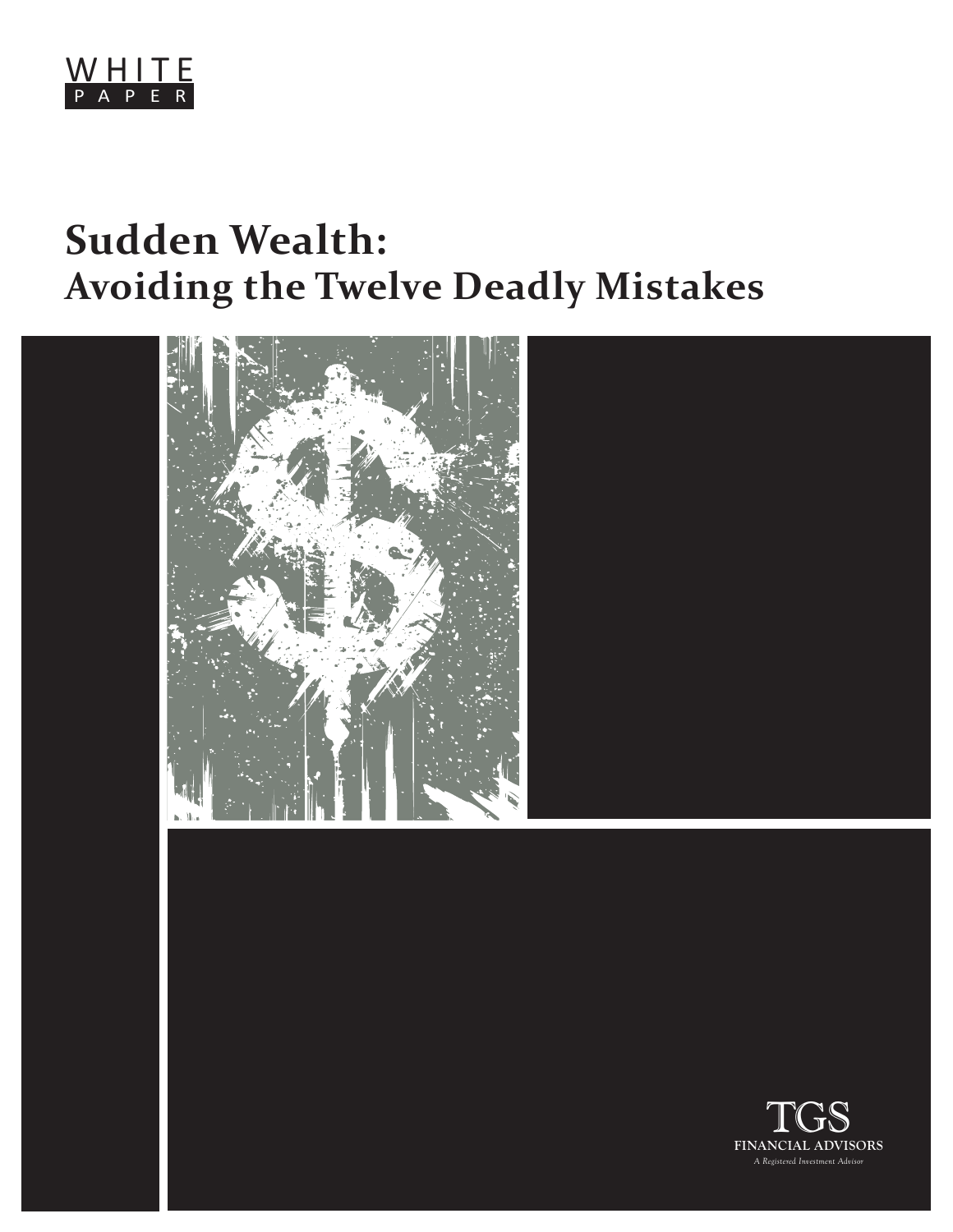# **"The wealthy are different than you and I."**

## **F. Scott Fitzgerald to Ernest Hemingway**

# **"Yes, Frank. They have more money." Ernest Hemingway to F. Scott Fitzgerald**

## **WHO ARE THE SUDDENLY WEALTHY?**

We are a wealthy country. As many researchers have documented, wealth in the United States is extraordinarily dynamic. The old wealth of chemicals, steel, and banking is replaced by new wealth from software, communications, and technology.

In the next twenty years, over \$15 trillion of wealth will pass through inheritance from the Greatest Generation (those who endured the Depression, and fought the Second World War) to the Baby Boomers.

Incentive compensation in the form of stock options is a key factor in recruiting, retaining, and motivating corporate employees, from top executives to brilliant young engineers. When leading corporations are successful, these individuals may find their wealth grow into six or seven figures literally overnight, as their option grants vest or their companies go public.

The defined-contribution revolution in retirement savings has created trillions of dollars in  $401(k)$  and  $403(b)$ savings. Upon retirement, many are finding themselves with the option of rolling over lump-sum distributions that can range into the millions. As

the baby boomers begin to retire, rollover accounts (based on lump-sum distributions from retirement savings plans) are actually growing quicker than 401(k) plans.

To these secular phenomena can be added lottery winners, newly qualified thoracic surgeons, NBA rookies, life insurance beneficiaries, successful entrepreneurs, and literally millions of other Americans, all confronted with the problems, challenges, and opportunities of sudden wealth.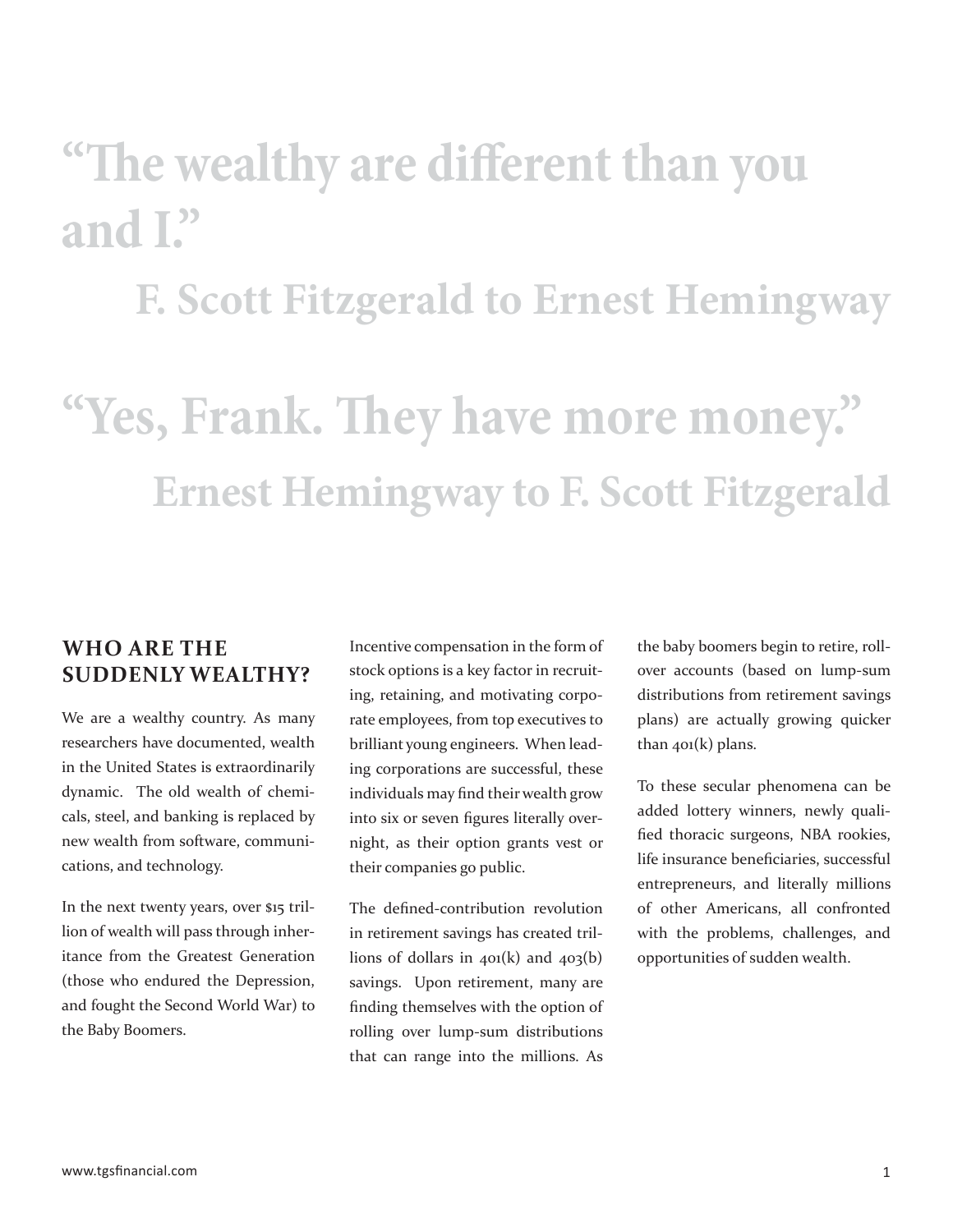## **COPING WITH SUDDEN WEALTH**

New wealth can be of great benefit, enhancing confidence, improving financial security, facilitating more meaningful career choices, helping to build strong families and communities. Unfortunately, these positive outcomes are not the long-term experience of most recipients of sudden wealth.

What happens to sudden wealth? The simple and unfortunate answer is, it usually goes away. Experts in the management of sudden wealth observe that the typical sudden fortune is entirely dissipated in three to five years. Pension consultants report that the recipient of a lump-sum distribution has spent every penny, on average, within seven years.

During the 1990s, there was an explosion of new wealth, as the stock market soared. New wealth drove consump-

tion in many areas, most conspicuously in new home construction. But as wealth increased, debt increased faster, and the savings rate of the wealthy plunged. For the first time in fifty years, mortgage debt exceeded bank deposits and money-market fund balances. Bankruptcies almost doubled. The proportion of wealthy Americans (the top 10% of income earners) with monthly debt payments equal to more than 40% of income increased by almost 50%, with the overall percentage of the "wealthy" carrying such dangerous debt levels equal to the percentage among the poorest 25% of the population. A larger proportion of new bankruptcies occur among the affluent than ever before.

If you are facing a sudden and significant increase in your wealth (through winning the lottery, or having my stock options vest, or receiving an inheritance, or as the beneficiary of a life insurance policy, or retiring with a lump-sum distribution), how can you

avoid the mistakes that could dissipate your new wealth?

In this paper, we will outline twelve mistakes that the newly wealthy often make, then outline our suggested strategies for avoiding them and assuring that your new wealth will be a benefit for the rest of your life.

# **"Experience is the name everyone gives for their mistakes."**

## **Oscar Wilde**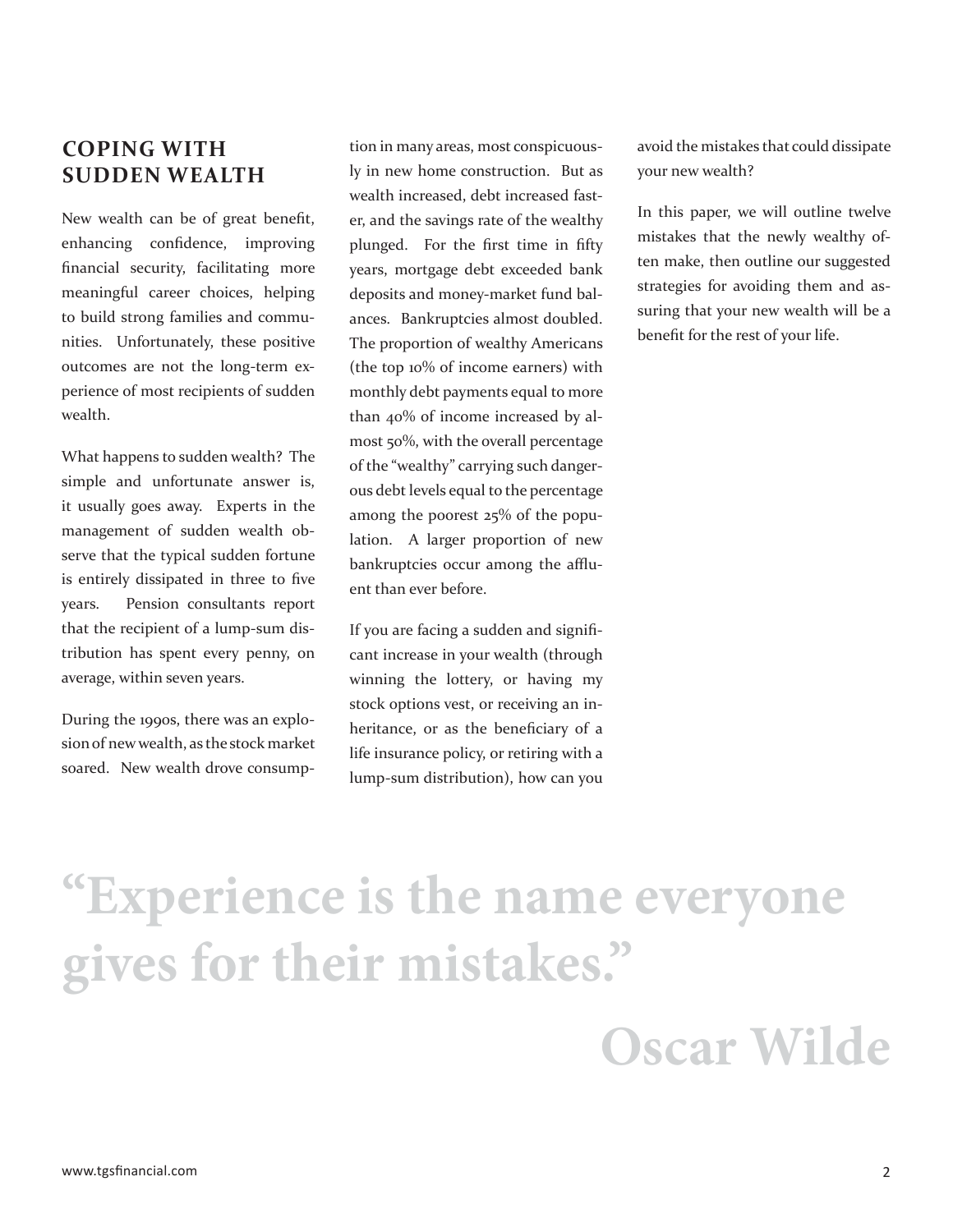## **THE TWELVE DEADLY MISTAKES OF SUDDEN WEALTH**

## **Mistake #1:**  *Making impulsive decisions*

Sudden wealth is often overwhelming. The money typically arrives without the habits needed to protect it and manage it. Everyone you know (including those with absolutely no wealth of their own) is full of advice about what to buy, how to invest, how to act like a rich person, or which charity to support. Business and investment opportunities are offered. Loans or gifts are requested, or demanded. The entire experience can be terribly stressful, confusing, and difficult. It can also be exhilarating, sort of like a big party, until the money begins to run out and regrets set in.

#### **Strategy #1:**  *Call a ti me out*

Establish a "decision-free zone" for a specific time period, during which you will consider your options, seek advice, and evaluate your emotional reactions to your new wealth. During this period, follow these rules: Keep your job. Keep your existing home. Keep in touch with your friends and relatives. Make no promises. Make no loans or gifts – to anyone. Make no investments until you have a written financial or investment plan.

## **Mistake #2:**  *Confusing wealth with status*

As best-selling author Thomas Stanley, author of The Millionaire Next Door, has observed, most self-made millionaires have modest lifestyles and spend little. By contrast, most new wealth recipients spend above their means, believing that the material trappings of conspicuous consumption demonstrate their "wealth" and success. In a sense, many Americans are victims of Lifestyles of the Rich & Famous, Dallas, and a thousand other powerful images from television and the movies, all equating wealth with material possessions, expenditures, and a lifestyle of conspicuous consumption. To keep our new wealth, we need to differentiate between wealth and status. Wealth is a lifelong condition of abundance, characterized by a sustainable balance between expenditure and the income produced by capital. Status is the often transient display of material possessions -- the big house, new car, European vacations, and designer

clothes. The two values are always in tension. The choice of a higher-status lifestyle can compromise the real financial security of stable and sustainable wealth.

#### **Strategy #2:**

### *If you want to stay rich as long as you live, choose wealth over status*

Clarify your values and priorities. Make explicit and deliberate choices between competing priorities: Is it more important to live in a larger home, or retire at a younger age? To drive a newer and more luxurious car, or quit an unrewarding job? To fund your childrens' education in full, or take them on a costly vacation? Your choices should reflect your values.

## **Mistake #3:**  *Buying a big, beauti ful, expensive house*

Comment: Nothing is associated more strongly with wealth and success than a large and lovely home, and nothing is more potentially dangerous to our long-term financial security than buying too much house. (What constitutes "too much house" will obviously vary significantly from one person to another.) This common mistake is a variation of the prior mistake, confus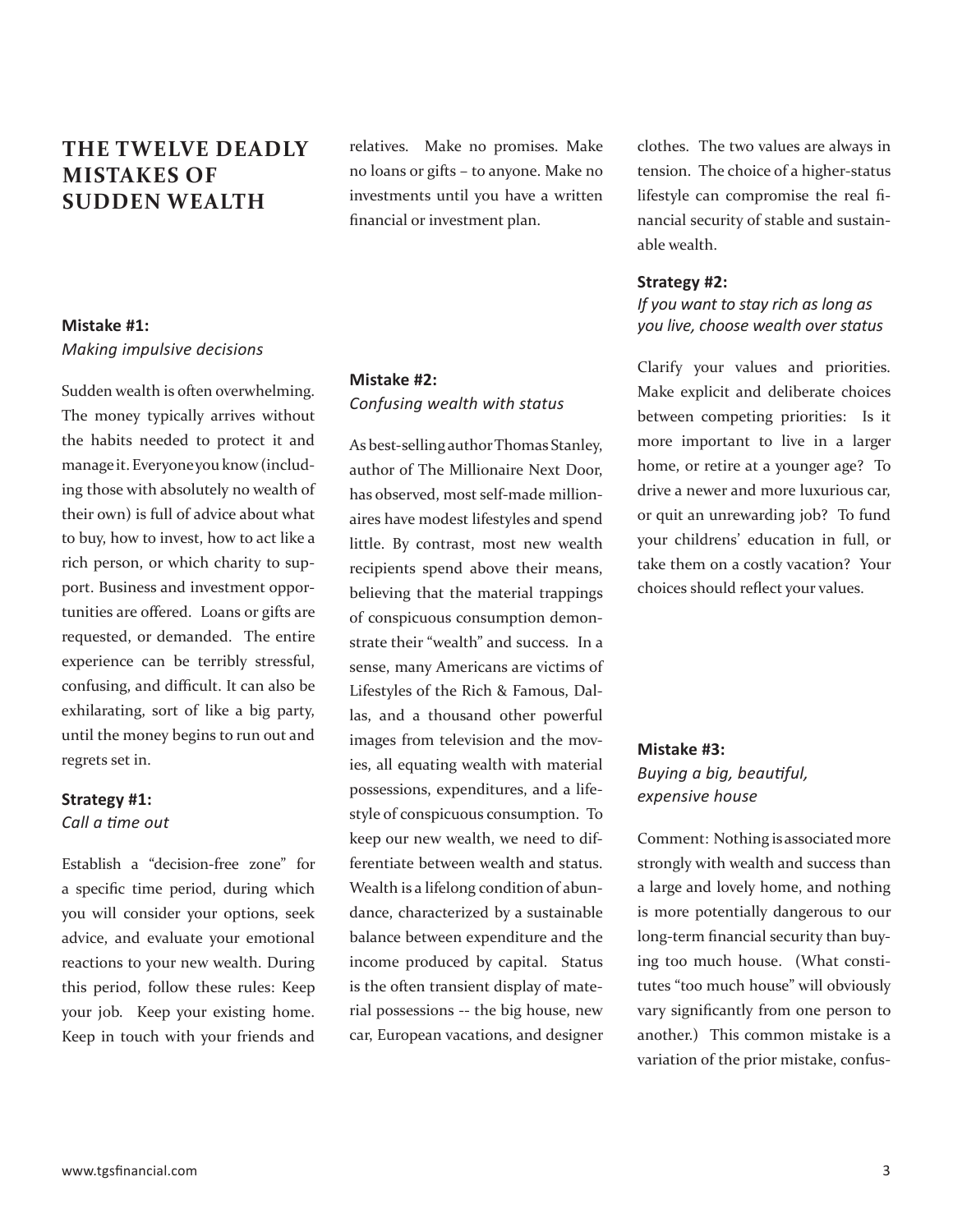ing wealth with status. An expensive home not only consumes a great deal of capital for the initial purchase, it also drives a host of other higher costs, from upkeep to furniture to expensive cars to costly private schools. The old concept of "Keeping Up with the Joneses" is not a joke. One of our clients, a very bright guy with significant stock option wealth, works for a prominent tech company. Within a year after his options vested, he bought a very expensive new house, somewhat against our advice. About six months after moving into his new home, he commented that everything had cost much more than he expected, and that the overall effect on his finances was significantly more negative than he expected. His conclusion: "Never bet against the house."

#### **Strategy #3:**

*Wait for at least one year before buying a new house* 

Think of a house as an expense, not an asset, and only buy a house with funds that you have already liquidated, and on which you have already paid all taxes due.

#### **Mistake #4:**  *Spending nothing*

Comment: Some individuals fall into the opposite trap. They spend nothing, feeling obliged to preserve every penny of a windfall. In some cases, they may even pay the taxes on their new capital with the earnings from their job, witness their lifestyle eroding, and come to bitterly resent the new wealth that they find only a burden, and not a resource.

#### **Strategy #4:**

*Establish an amount you will allow yourself to spend without guilt, and spend it*

A figure of  $5\%$  of after-tax new wealth is a good place to start. Always require your wealth to "pay its own way" – the taxes on your capital should be borne by your capital (and minimized whenever possible).

#### **Mistake #5:**

*Failing to create a long-term plan*

Comment: It is easy to enjoy all of the benefits of new wealth (a bigger home, newer cars, terrific vacations), and fail to establish a long-term plan to sustain your new lifestyle for as long as you live.

#### **Strategy #5:**

*Work with an advisor who has experience with the issues of sudden wealth, and establish a written fi nancial plan*

At a minimum, the plan should address cash flow needs, investment strategy, education funding, and retirement planning. A crucial component of the plan should be cash flow projections that address the question, "In the worst case for the economy and the markets, how much can I spend each year, and remain totally confident that I will never run out of money?"

#### **Mistake #6:**

*Keeping all your eggs in one basket*

Often, significant wealth comes from ownership of one great company's stock, usually the company you work for. It is tempting to continue to "dance with them that brung you" -- to stay entirely invested in a single company's stock, anticipating that recent superior performance will continue indefinitely. It is also tempting to think that owning multiple investments in your own industry is real diversification. It is not. Don't be seduced by the idea that you should have all your money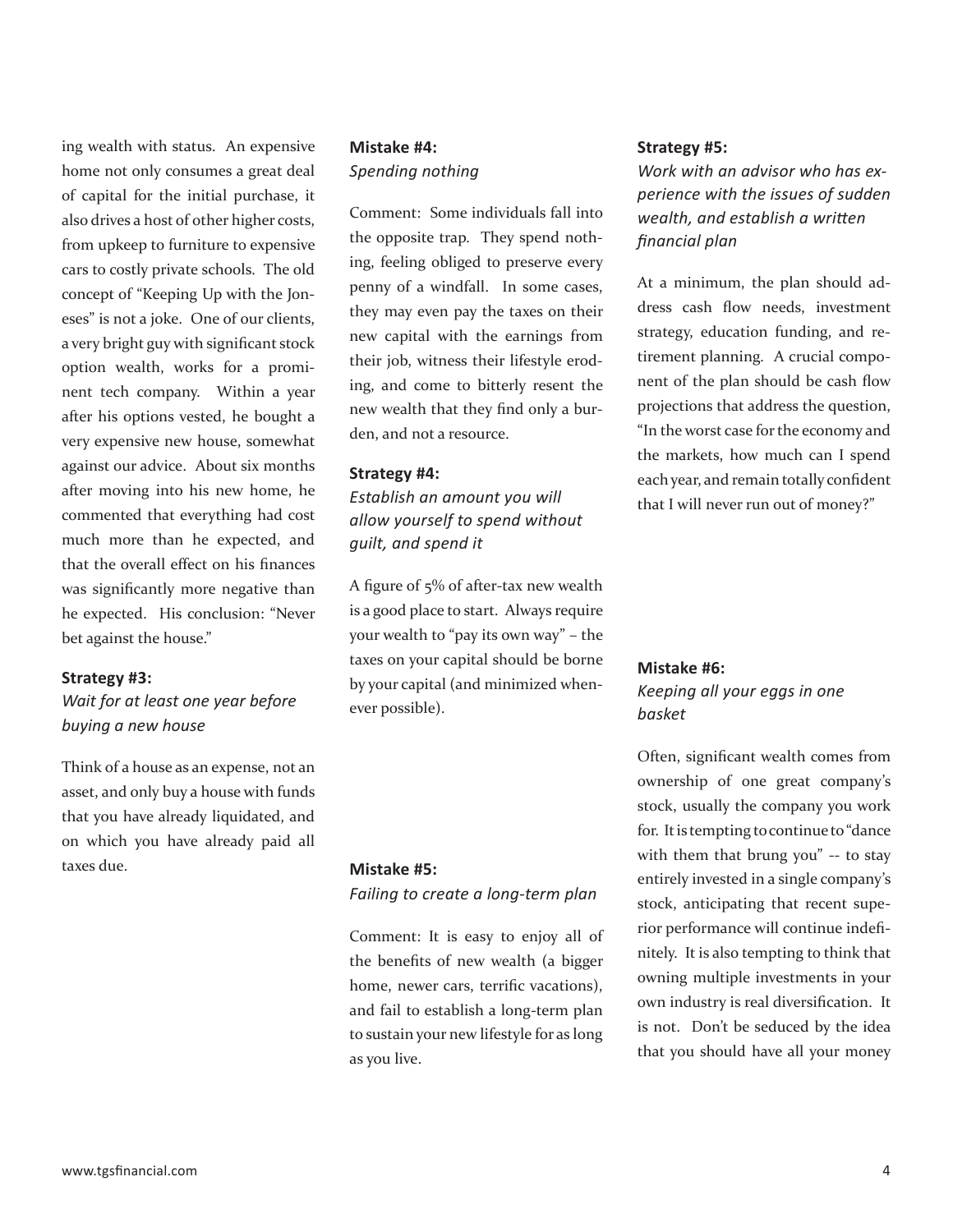in "investments you understand", and remember that if you don't own some things you don't like, you probably aren't sufficiently diversified. Advisors or investors will sometimes comment, "I prefer to keep all my eggs in one basket, and to watch that basket very, very closely." Well and good. If all your eggs were in (for example) tech incubator Safeguard Scientific, at what point did you recognize that the stock was heading for zero, and sell enough shares to secure your future? No one understood technology better than Safeguard Scientific's Pete Musser, but he still lost a billion dollars by having all of his money in one hightech basket, which he watched declining day by day, until a forced margin call took away most of his shares. Enron employees saw their  $401(k)$  values soar – until the company's collapse reduced the stock price by more than 99%, and halved the value of their 401(k) plans. Everyone knows about Dellionaires or Microsoft millionaires, but nobody remembers the Pets.com millionaires (because most of them aren't, anymore).

## **Strategies #6:**

*Diversify* 

Especially, diversify away from your core holdings, and your industry. For example, if most of your wealth is in shares or options of your tech company, your diversification strategy should be away from technology. Don't own just technology, or pharmaceuticals, or finance, especially if you are employed in that industry.

Working with an experienced financial advisor, create a diversified, professionally-managed core portfolio sufficient to provide some threshold level of financial security - for example, an amount of capital sufficient to generate enough after-tax income to allow you to walk away (to never work again unless you choose to, doing work you love and at which you excel). Once this core financial security is assured, you may confidently take higher risks with a concentrated, self-managed portfolio with your surplus (non-core) dollars.

#### **Mistake #7:**

*Confusing capital with income*

Comment: Without wealth, many individuals tend to adjust their spending to their income, or to the combination of income and available credit. When the checking account is empty, that is an indication that it is time to stop spending. When a large pool of capital suddenly appears, these habits do not change. Without the "no more money in the checking account" signal,

it is hard to keep a rein on spending. To someone with an annual income of \$50,000, a million dollars of capital seems an amount so large as to be incapable of being spent. Our experience is that very large amounts of money can be spent shockingly quickly. Once a process of spending principal starts, it inevitably tends to accelerate.

To make wealth last for a lifetime, new habits must be adopted, and effective strategies put in place. It is crucial for the newly wealthy to understand the difference between income and capital, and the very large amount of capital it takes to reliably and permanently produce even a modest lifetime income. It is very difficult to accumulate capital, and very easy to dissipate it.

What is a realistic long-term level of withdrawals from a portfolio? Depending on how it is invested, one million dollars of assets might not generate \$50,000 of annual income without gradually being consumed. Legendary stock investor Peter Lynch suggests that you can probably spend 5% of an allstock portfolio each year, and never run out of money. Money manager Charles Ellis suggests the prudent number is much lower – no more than 1% above the dividend yield of the stock market (about 1.5% in late 2001).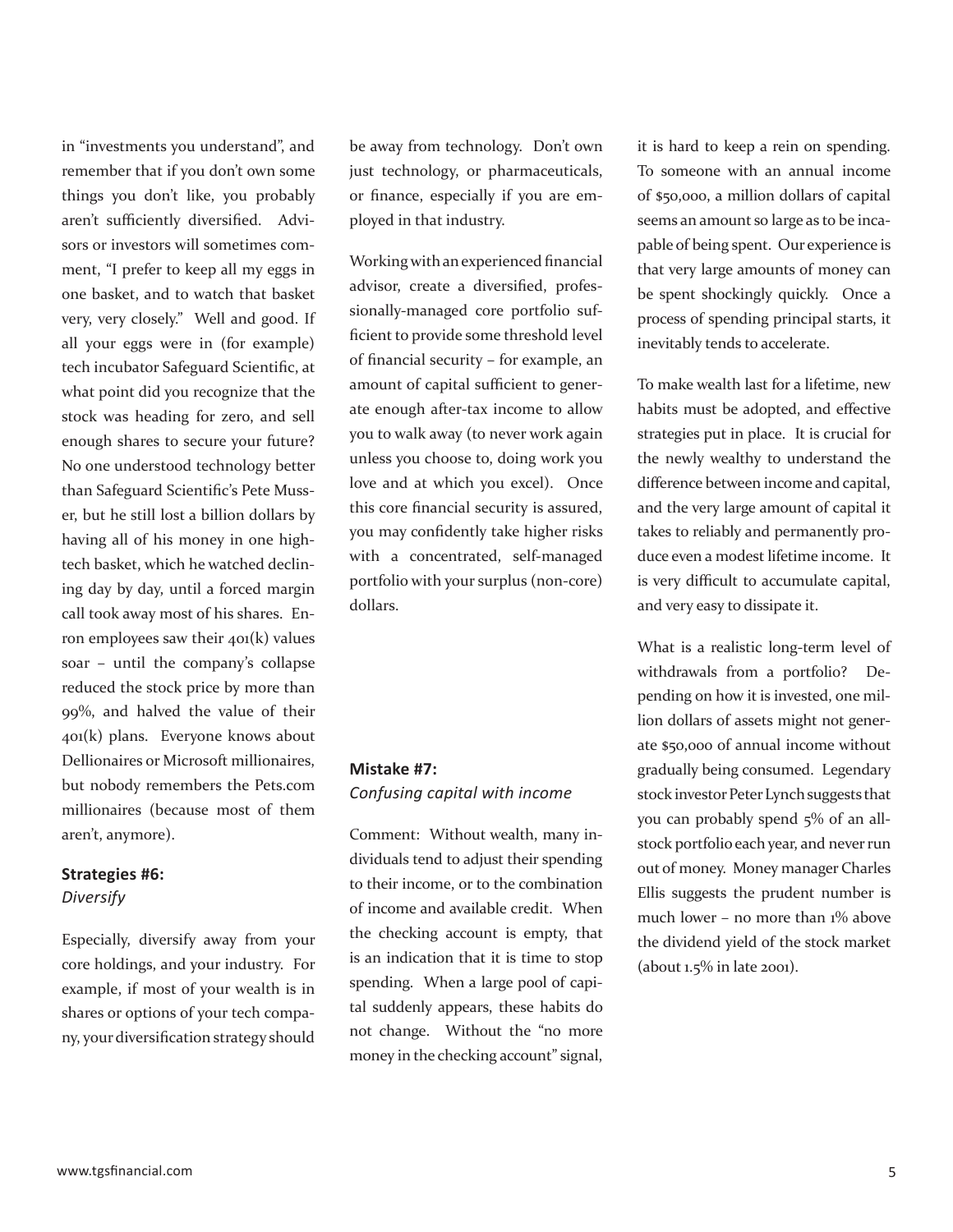### **Strategy #7:**  *Set realisti c spending limits*

Do retirement cash flow planning, using conservative (translation: pessimistic) assumptions about long-term investment returns. Remember, you must plan to increase your income each year to keep pace with inflation. Structure your investment accounts to help create spending discipline. For example, only set up checking and credit card access to one account, and transfer a specific amount of cash flow into that account each month. Don't quit your job, until you are certain your wealth will support you, in the style to which you are or wish to become accustomed, for as long as you live.

#### **Mistake #8:**

#### *Counting pre-tax, not after-tax wealth*

Comment: This is especially important for anyone whose wealth is in an asset that is subject to tax before the money can be spent. Some examples: employees of companies with stock option wealth, either incentive stock options (ISOs) or non-qualified stock options (NQSOs); retirees with lumpsum distributions; or beneficiaries of an inheritance where a large part of the assets are in retirement plans or tax-deferred insurance annuities.

#### **Strategy #8:**

*<u>Understand the tax implications</u> of your asset picture, and the pretax amount of assets needed to realize a specific sum of after-tax capital that can be spent, given the tax costs of liquidati on*

For incentive stock option (ISO) holders, understand the two different clocks that must expire before you get favorable long-term capital gains treatment. Avoid disqualifying distributions. For non-qualified stock option (NQSO) holders, recognize that there is no attractive way to avoid paying tax on exercise at ordinary income rates. Exercise your stock options for only three reasons: Consumption, diversification, or change in your employment circumstances. In any case, only count your after-tax wealth. For example, an individual with non-qualified stock options on 10,000 shares of XYZ common stock, vested today, with a strike price of \$5 per share and the stock trading at \$105, has an apparent net worth of \$1 million. (This is a hypothetical illustration only, not intended to reflect the actual performance of any particular security.) In reality, since the in-the-money portion of the NQSO's value is immediately taxable upon exercise, even if the resulting stock is not sold, a tax bill of up to \$396,000 would be due upon

sale. In other words, the apparent \$1 million wealth figure is really only about \$600,000. (This tax figure assumes the maximum Federal income tax rate, but no state income tax. In a high-tax state like California, the tax bill could be as high as almost 50% of the total profit.) Never exercise a nonqualified stock option without immediately selling the underlying shares. Keep in mind that up-front taxes (for example, the taxes due on exercise of stock options) are only part of the full tax picture, and prudent tax management strategies will need to be part of your investment program for as long as you live.

## **Mistake #9:**  *Giving away too much, too soon*

A loan to a family member, friend, or associate should usually be treated as a gift, because you are unlikely to ever get the money back. Generosity to churches, charities, or political parties should be tempered by an enlightened sense of self-interest, and an understanding of your own economic needs, both now and for the rest of your life.

From a portfolio perspective, gifts to family members or charities are simply expenditures.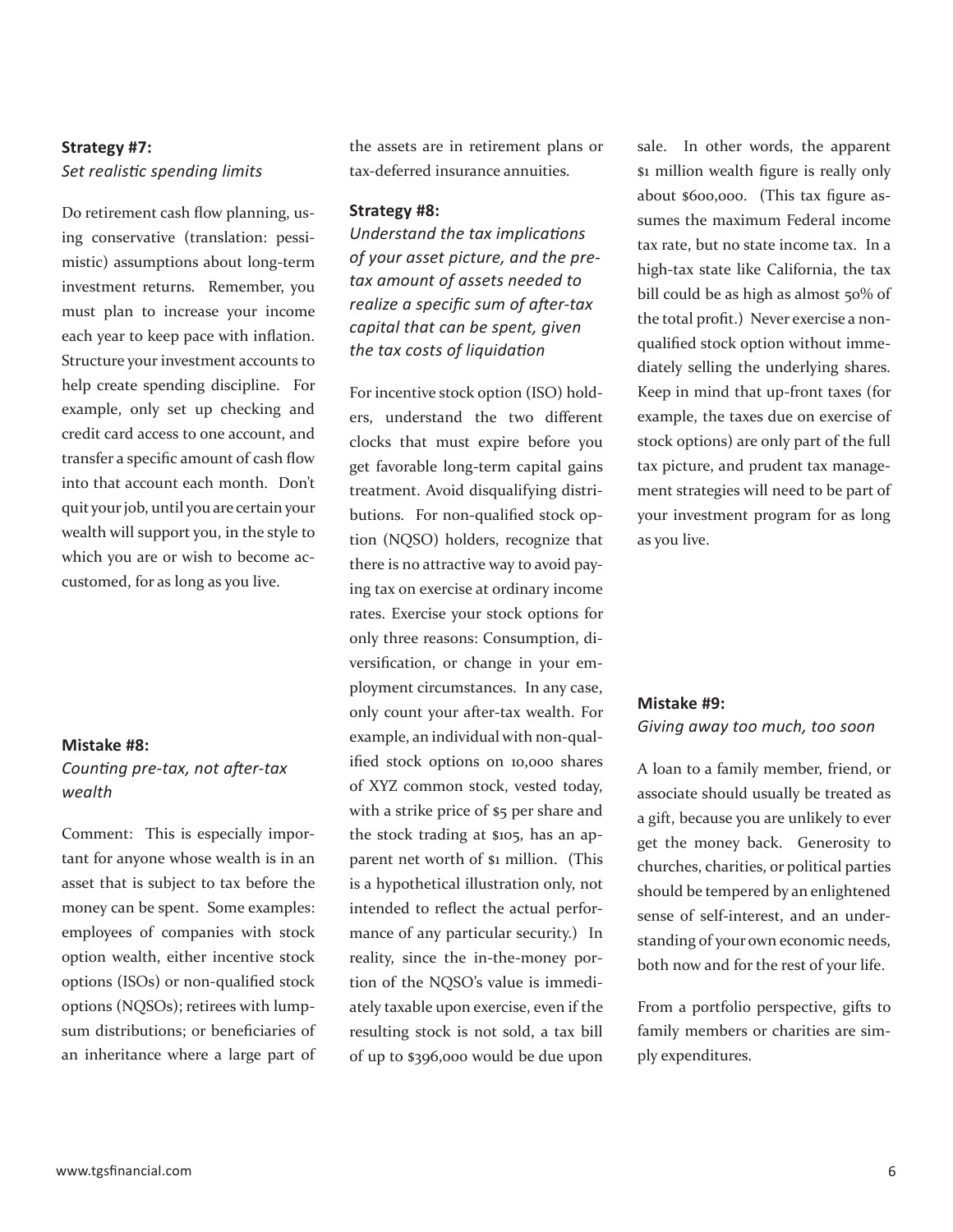## **Strategy #9:** *Do not make loans, period*

You are not a bank. Defer making decisions about gifts, whether to family members, friends, or charity, until your written long-term plans for spending and investing, and your mechanisms for keeping track of your progress, are in place.

#### **Mistake #10:**  *Unrealisti c return expectati ons*

During the great bull market of the 1980s and 1990s, returns of 15% to 20% per year were common. A study of investor expectations in mid-1999 found the median return expectation of under-40 investors was 27% per year -- a wholly unrealistic number.

In the wake of the tech meltdown, many wealthy investors have lost faith in the stock market, and are searching desperately for new investment opportunities, where they can continue to earn the double-digit returns they need to sustain their costly lifestyles. Today, the wealthy are turning in increasing numbers to hedge funds, venture capital, and private equity transactions, all of which claim to offer superior investment returns, as well as the cachet of limiting access to wealthy, sophisticated, and wellconnected investors. Observers from Vanguard founder John Bogle to Forbes magazine have recently warned about the perils of "alternative investments", especially hedge funds.

In the late 1970s and early 1980s, an earlier generation of greedy rich folks fled the stock and bond markets after a decade of disappointing returns, placing their money in real estate partnerships, oil and gas drilling programs, commodities futures funds, and tax shelters. Like hedge funds and private equity, these investments advertised high profit potential and structural advantages over publicly-traded securities. Like hedge funds, these investments were risky, non-liquid, poorly regulated, and had very high cost structures. Many investors in the "alternative investments" of the early 1980s saw those "investments" decline to zero. Richard Marston, a professor of finance at the University of Pennsylvania's Wharton School, and a leading consultant on investment strategy to pension funds and other institutions, recently observed, "In America, one of our most cherished values is upward mobility. Unfortunately, in order to get upward mobility, you also need to have downward mobility – rich people have to get poorer. How do rich people get poor? Alternative investments."

**Strategy #10:** Keep your expectations realistic. Beware of over-optimistic projections, especially the temptation to extrapolate long-term returns from recent favorable trends. Know the long-term historical returns on each asset class, and be very skeptical about claims that your returns will be higher. Recognize the principle of reversion to the mean, and the possibility that a period of unusually high returns (the 1980s and 1990s) might be followed by a period of unusually low returns. Never invest more than 10% of your total investment portfolio in alternative (exotic, non-liquid) investments, and invest nothing in such vehicles unless your total net worth is more than \$5 million.

### **Mistake #11:**  *Not keeping score*

Comment: "I can't be out of money. I still have checks left." Spending money is easy. Protecting, accumulating, and growing capital is hard. The three classic ways to squander a lump sum are through excessive spending, poor investments, or misplaced generosity. One of the best protections against exhausting your capital is reviewing your financial progress at scheduled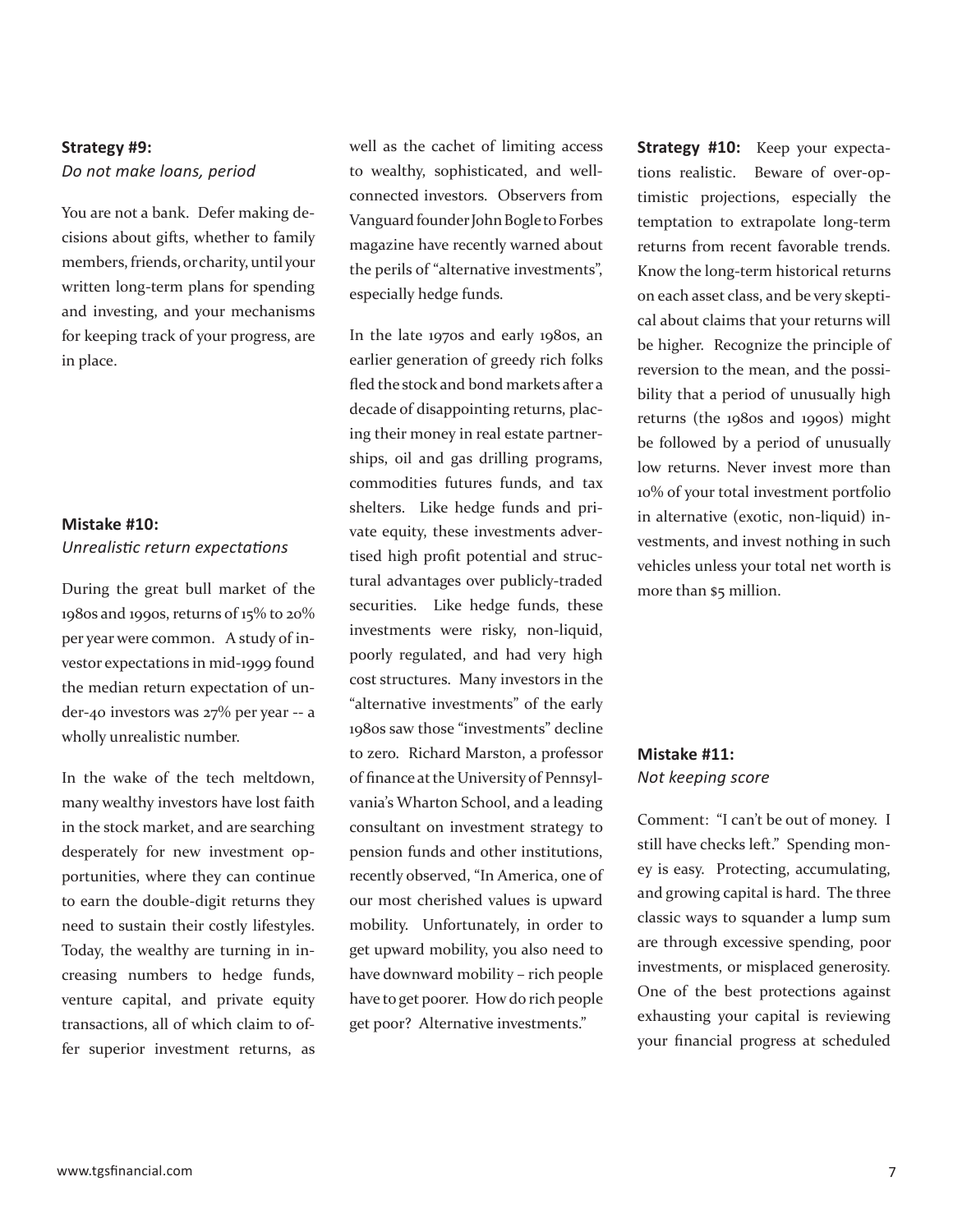intervals. If you realize your portfolio is declining in value, or is not keeping pace with inflation, or that your investments are under-performing the market, you have time to correct the problem – for example, to reduce spending or improve investment performance.

#### **Strategy #11:**

#### *Complete a written review of your investment portf olio each year*

Track your investment net worth in nominal terms, and against inflation. Know the absolute and relative performance of each investment in your portfolio. Only count investments. Do not include the value of your home(s), your cars, your art collection, your wine cellar, or any other non-investment asset in this calculation. All of these items are drains on your financial security, not contributors to it.

#### **Mistake #12:**

*Failing to get good advice, or refusing to pay for it*

It is easy to believe that having more money makes you smarter -- for example, to assume you are smarter than your parents, from whom you just inherited a modest fortune, just because you are younger, better educated, and watch more CNBC. Expertise in one field may be justly and generously rewarded – for example, by stock options in a fast-growing technology company. But the stock option wealth received as compensation for technical expertise does not imply a similar expertise in a vastly different field - investment management. As Carl Russo, CEO of Cerent Corporation (formerly Fiberlane and now a key part of Cisco Systems), said in October of 1999, "In the tech sector, smart is a given. The question is, how well are your smart people led, and how well do they execute?" There are thousands of very smart tech workers who were briefly rich, and who might have stayed rich had they respected the

intelligence, experience, and expertise of the community of professional financial advisors. Unfortunately, most of them tried to run their own online portfolios, in many cases losing everything in a variety of tech stock disasters. Recognize that ability in one area (for example, computer software programming) does not imply expertise in another area (investment management). A corollary of thinking more money makes you smarter is thinking you do not need the smarts of other people. In his book The Millionaire Next Door, Thomas Stanley notes that a key characteristic of the self-made millionaire is a commitment to getting the very best legal, tax, and investment advice available, and a willingness to pay for it.

#### **Strategy #12:** *Hire smart advisers*

To quote Ben Franklin: Rent experi-

ence, don't buy it. Do not learn by making costly mistakes yourself, with your own money, obtain guidance from experts who have seen those mistakes

# **"Th ere are two ways to obtain experience. You can buy it, or you can rent it." Benjamin Franklin**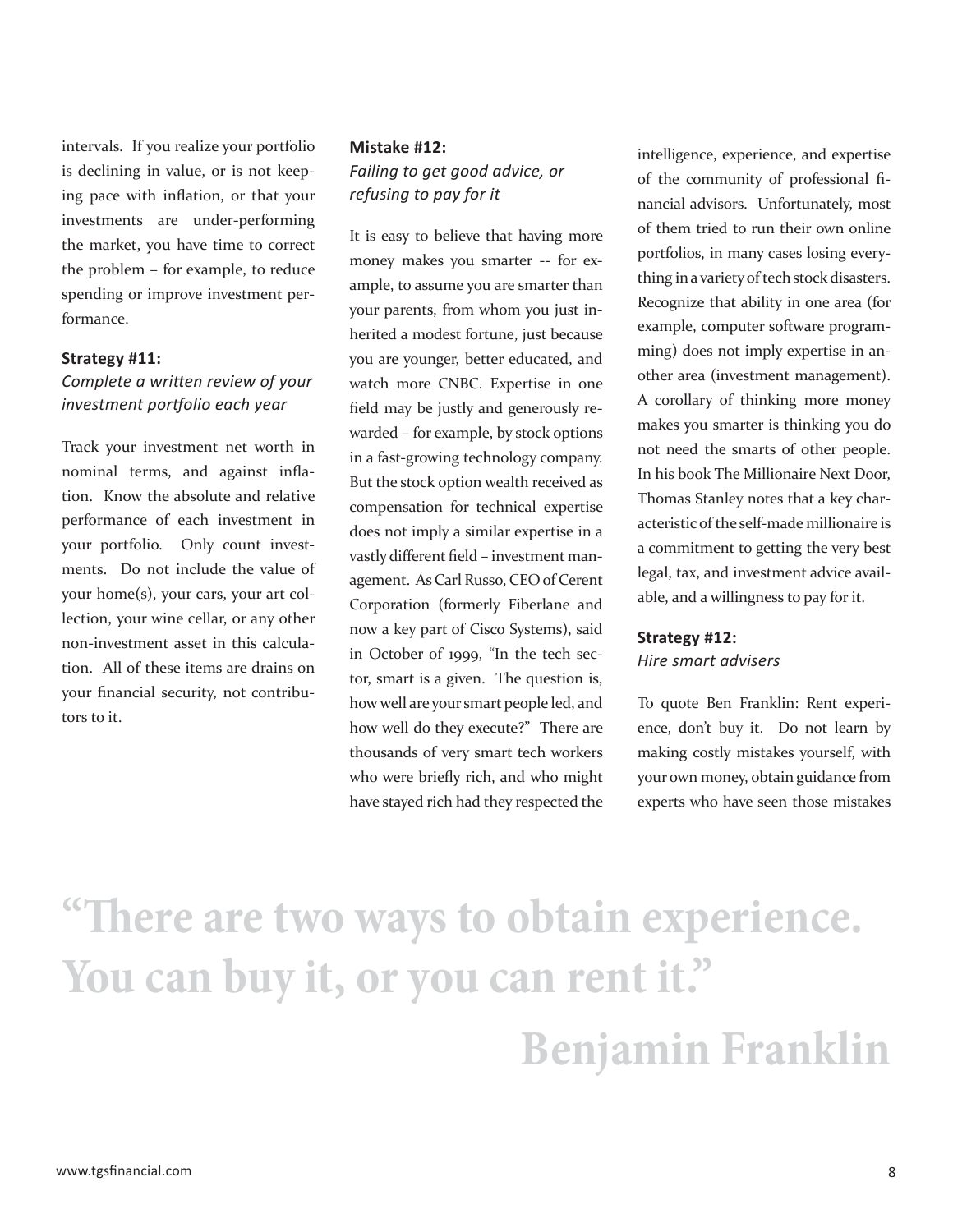before, and can help you to avoid them. Educate yourself. Your advisor should be willing to be a teacher, as well as a strategist.

The key strategy: Hiring a competent and trusted advisor

As wise old Ben pointed out years ago, it is better to "rent" experience by hiring an experienced advisor and taking advantage of his accumulated experience, in particular the wisdom that comes from making costly mistakes, than to "buy" experience by making costly or disastrous financial mistakes yourself.

One can acquire technical knowledge from a variety of sources, but there is absolutely no substitute for experience, in particular for the experience of working with clients and managing money during both good and bad markets. A good advisor can put his experience, expertise, and training in the service of your long-term financial security.

Money can facilitate many positive and exciting life options, but few of us (even those of us with millions in stock option wealth, or large inheritances) will have enough money to do everything we might conceivably want to do. Make sure you understand what is most important in your life, and place your capital in service of your core values.

A good advisor can help you to clarify those values, and make powerful choices in support of your unique life plans. TGS Financial Advisors offers several planning tools designed specifically to help individuals with large new infusions of wealth, whether from stock options, newly-public stock, inheritance, retirement, insurance settlement, or other sudden event.

- We prepare a written L*ifetime Wealth Plan*™ or *Investment Analysis & Review™* for each new client. These helps translate values and goals into actions.
- We measure your progress with a written *Annual Progress Report™* each year.

It is our goal to become your long-term partner, a trusted counselor in every<br>financial decision you make.